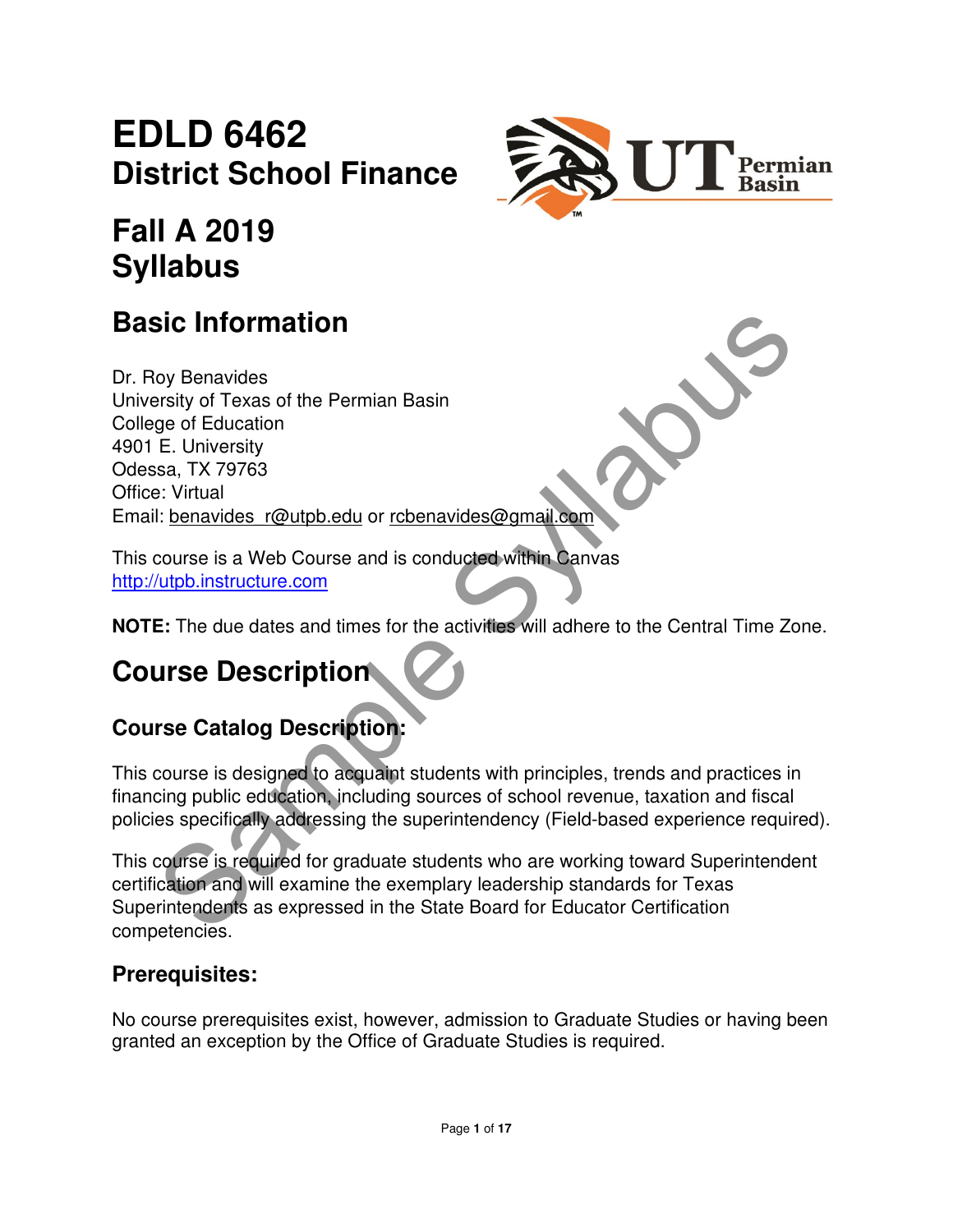### **Measurable Learning Outcomes:**

This course will examine the exemplary leadership standards for Texas Superintendents as expressed in the State Board for Educator Certification competencies. Specifically, Competency 8, states, "The superintendent knows how to apply principles of effective leadership and management in relation to district budgeting, personnel, resource utilization, financial management, and technology use." Candidates for the Superintendent Certification will be expected to master the superintendent standards to:

- o Apply procedures for effective budget planning and management;
- o Work collaboratively with stakeholders to develop district budgets;
- o Facilitate effective account auditing and monitoring;
- o Establish district procedures for accurate and effective purchasing and financial record keeping and reporting;
- o Acquire, allocate, and manage resources according to district vision and priorities, including obtaining and using funding from various sources;
- o Use district and staff evaluation data for personnel policy development and decision making;
- o Apply knowledge of certification requirements and standards;
- o Apply knowledge of legal requirements associated with personnel management, including requirements relating to recruiting, screening, selecting, evaluating, disciplining, reassigning, and dismissing personnel;
- o Manage one's own time and the time of others to maximize attainment of district goals;
- o Develop and implement plans for using technology and information systems to enhance school district operations;
- o Apply pertinent legal concepts, regulations, and codes, (Test Framework for Superintendent, 2002).

ο Apply procedures for effective budget planning and management,<br>
ο Work collaboratively with stakeholders to develop district budgets,<br>
ο Facilitate effective account auditing and monitoring;<br>
ο Facilitate effective acc While the course concentrates on mastering the standards of Competency 8, students will also recognize the application of other standards (e.g., Competency 2, standard 6, 'The superintendent knows how to facilitate the development, use, and allocation of all available resources, including human resources, to support implementation of the district's vision and goals'). Superintendent candidates will discover other standards being applied throughout the course, including some of the NCATE Education Leadership Constituent Council (ELCC) standards (e.g., Standard 3, 'Superintendent candidates are educational leaders who have the knowledge and ability to promote the success of all students by managing the organization, operations, and resources in a way that promotes a safe, efficient, and effective learning environment'/ supported by elements such as 'demonstrating the ability to organize a district based on indicators of equity, effectiveness, and efficiency and can apply legal principles that promote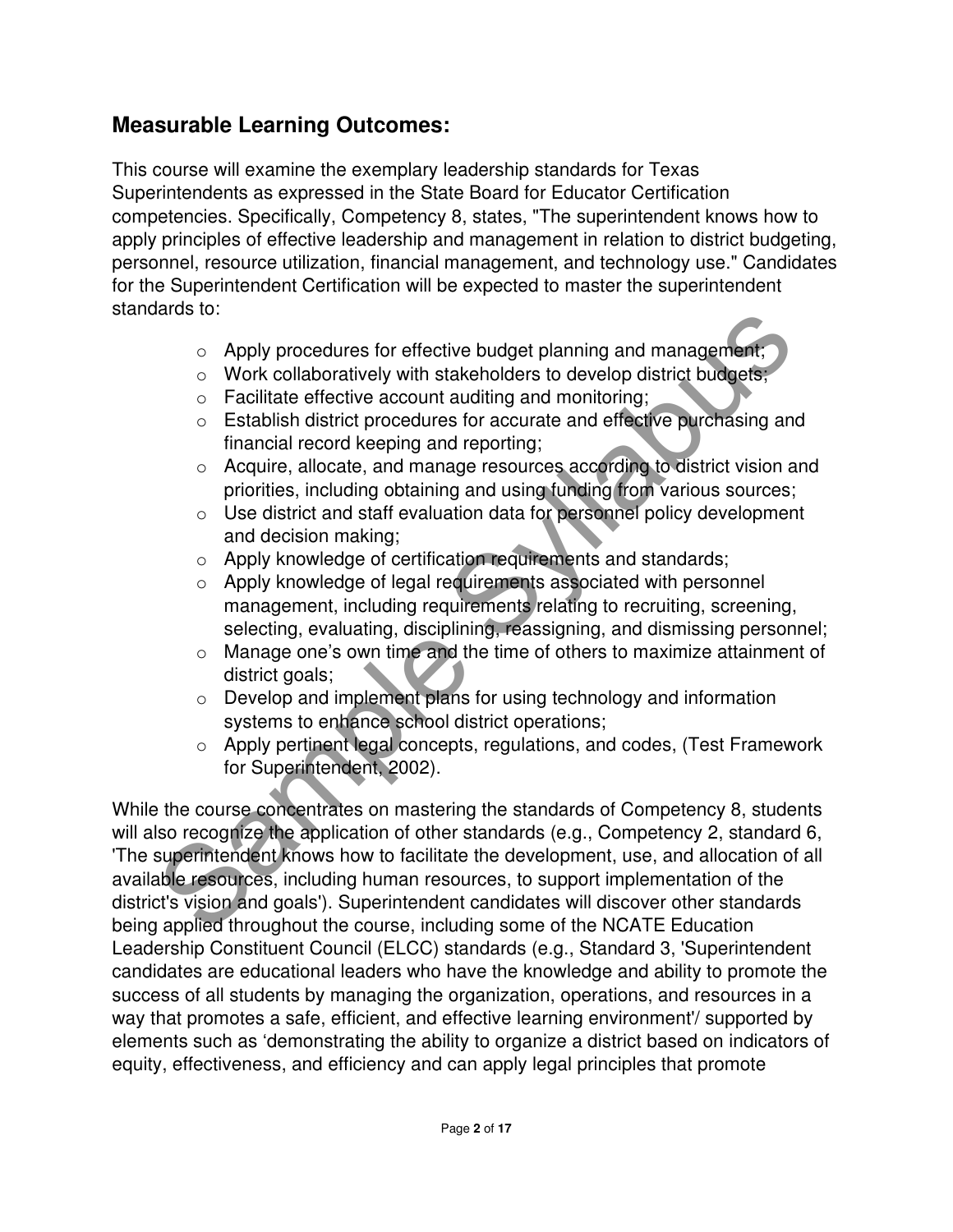educational equity'). So by the end of this course, Superintendent Candidates will clearly understand national and state standards regarding public school finance.

Today's Superintendent must demonstrate learner-centered leadership as he or she encourages and nurtures maximum student performance and helps improve staff productivity and parent participation in educational success for all. To better acquaint you with the 10 Superintendent Competencies, please visit the following web site: http://www.texes.ets.org/prepMaterials/.

## **Materials**

### **Required Materials:**



No text required--everything we will use in this course is downloadable or accessible on the TEA Finance or other websites.

Make every attempt to check your e-mail the announcements section at least weekly. Good luck, together we can make this a great course and learning adventure.

# **Conceptual Framework: UTPB - School of Education**

### **Vision**

The vision of the School of Education is a community of life-long learners who actively reflect on the impact of their values, attitudes, beliefs, and practices.

### **Mission**

terials<br>
uired Materials:<br>
xt required-evorything we will use in this course is downloadable or accessible<br>
revery attempt to check your e-mail the announcements section at least weekly.<br>
il uck, together we can make this The mission of the School of Education is to prepare pre-service and professional educators who are proactive in nurturing the life-long development of all learners. This mission will be accomplished by:

• Facilitating the acquisition of necessary knowledge, skills, and dispositions;

- Cultivating the value of diversity
- Encouraging collaborative inquiry, innovation, and research;
- Promoting collegiality and service in schools and communities;
- Integrating technology into practice;
- Providing opportunities for professional growth; and
- Influencing educational practices and policies at the local, state, and national level.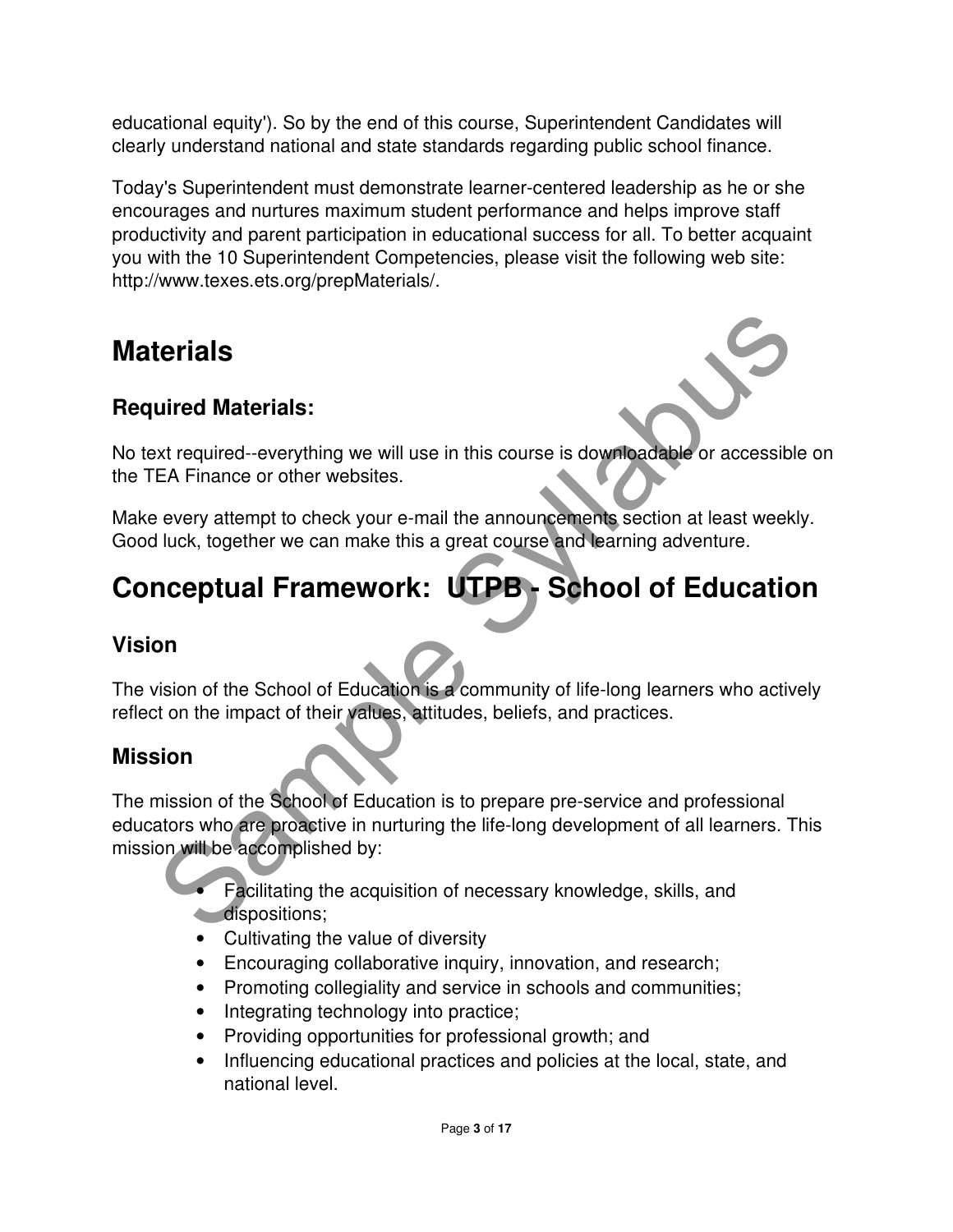### **Learning Outcomes for Teacher Candidates and Other School-Based Professionals:**

The faculty expects that candidates will:

- Demonstrate content knowledge in their respective content-area
- Use appropriate processes and teaching practices
- Apply knowledge about child and adolescent development
- Incorporate knowledge of diversity in planning and delivering instruction
- Incorporate technology in planning and delivering instruction
- Plan for and assess students' learning
- Create an appropriate learning environment
- Communicate and collaborate with all stakeholders
- Engage in professional growth

### **Candidate Proficiencies:**

• Incorporate knowledge of ouversity in planning and delivering instruction<br>• Incorporate technology in planning and delivering instruction<br>• Plan for and assess students' learning<br>• Create an appopriate learning environme To achieve the learning outcomes, candidates must demonstrate that they "are gaining the knowledge, skills, and dispositions necessary to have a positive impact on P-12 student learning" (NCATE, 2006, p. 9). The following is a list of the specific knowledge, skills, and dispositions that the faculty has determined are important for each candidate to possess and exhibit

Knowledge (K): Our candidates will exhibit knowledge about and understand the impact on teaching and student learning of:

- theoretical perspectives of the profession
- the content, processes, and practices appropriate for their students
- child and adolescent development
- diversity
- technology
- planning and assessment
- the learning environment and classroom management
- collaboration
- legal and ethical issues related to education

Skills (S): Our candidates will be able to:

- select appropriate content for use in lesson planning and delivery
- apply best practices to promote learning in all students
- use knowledge of child and adolescent development to direct their teaching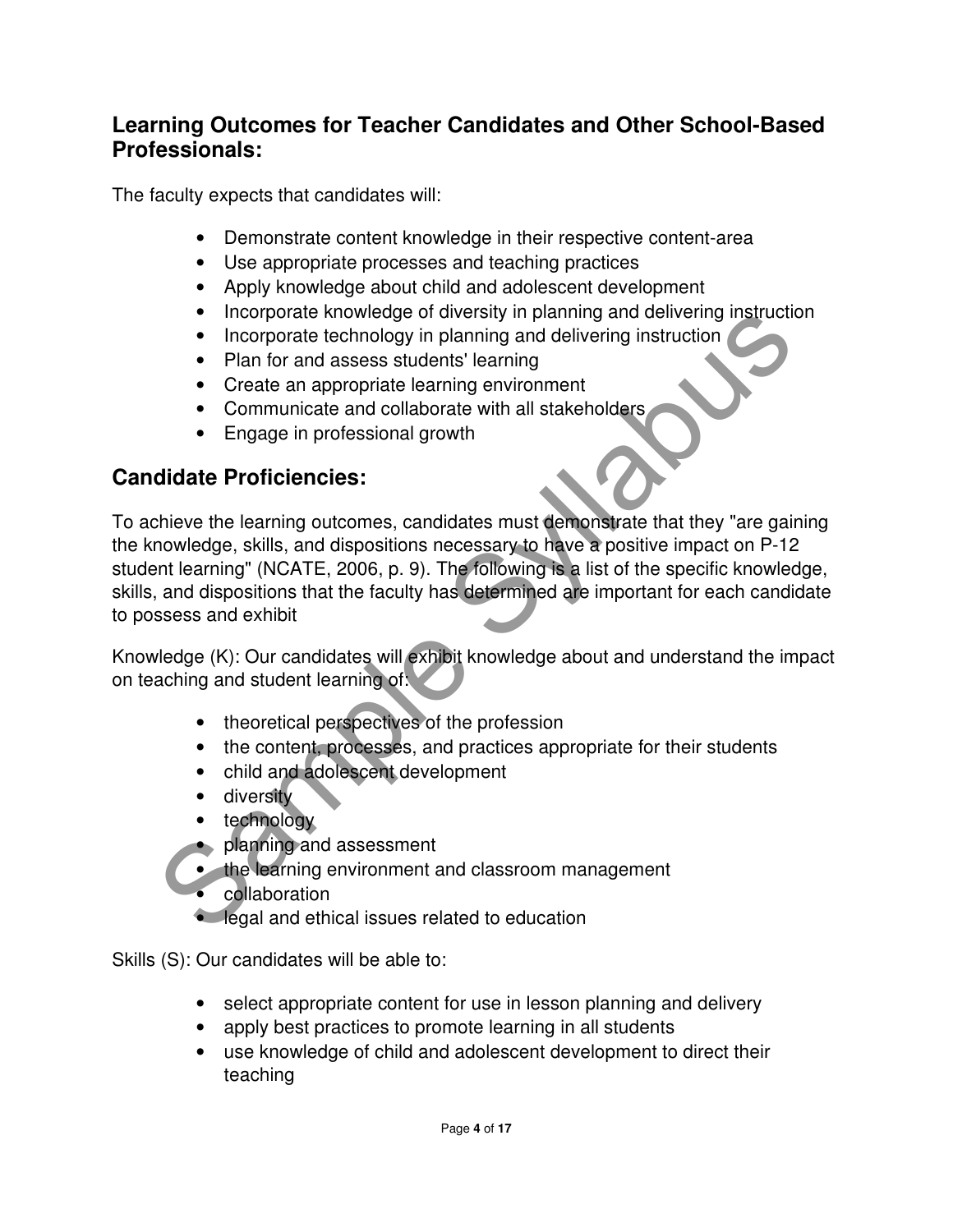- select from an array of techniques to meet the needs of diverse learners
- integrate the use of technology into the learning environment
- use appropriate assessments to measure students' developmental progress
- develop an appropriate learning environment
- apply classroom management techniques
- communicate with all members of the educational community (students, families, other educators, administration, community members)
- reflect on their professional performance in order to improve their professional effectiveness
- employ ethical and legal standards in education

Dispositions (D): Our candidates will demonstrate a/an:

- respect for themselves and a positive regard for others
- passionate nature about learning
- belief in the value of a learner-centered instruction
- dedication to providing a safe and supportive learning environment
- acknowledgement of and respect for the fact people are shaped by their cultures
- commitment to clear and accurate communication
- professional and ethical attitude
- desire to keep current on educational research and practice.

Diversity Proficiencies (DP):

- Instill the awareness of diversity for implementing inclusive instruction
- Incorporate the diverse nature of learning and teaching as exemplified in the global community.
- Model critical global thinking through coursework
- Conceptualize diversity experiences from a variety of perspectives:
- reflect on their professional performance in order to improve their<br>
professional effectiveness<br>
 employ ethical and legal standards in education<br>
 respect for themselves and a positive regard **for others**<br>
 passionat to strive for social justice, equality, and equity for all learners  $\circ$  to continue the process of self-growth, narrowing the student achievement gap in our nation
	- $\circ$  to empower all learners as citizens in a global society

## **Important Academic Dates**

UTPB Academic Calendar

## **Course Overview**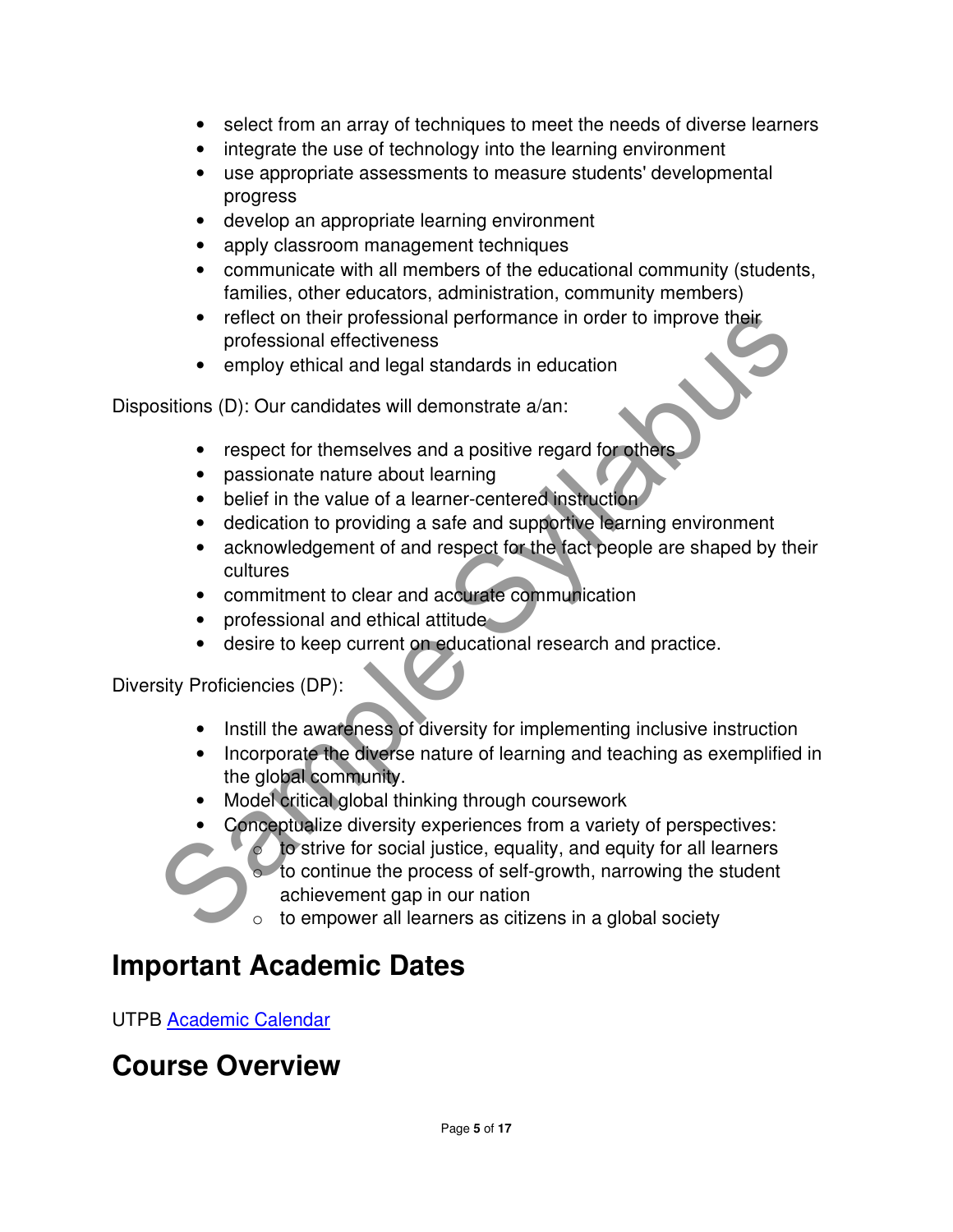Module Assignments (Modules 1 - 6)

The Professor will assign suggested and required readings for each module that will cover elaborations of course objectives, textbook material and links to related information on the Web. After you have completed the suggested and required readings, you should then log into "Assignment Tool" and complete the required assignments for each module.

### **Module 1**

### **Texas Public School Finance 101 and Introductory Discussion**

*Due Date: September 1, 2019* 

**Example School Finance 101 and Introductory Discussion**<br>
Mate: September 1, 2019<br>
Each students downloads the Texas Public School Finance 101 (post<br>
in discussion board as a pdf) and visit the sites in the Texas School<br> • Each students downloads the Texas Public School Finance 101 (posted in discussion board as a pdf) and visit the sites in the Texas School Finance Learning Discussion then post key requirements to the discussion board as well as engaging in a meaningful threaded discussion with peers in the course.

### **Module 2**

### **PROJECT 1--Cost of Education: The Big Picture Worksheet**

#### *Due Date: September 8, 2019*

• Each student will locate the answers to the questions provided and **include the source and date of the data**. Try for the most recent year that data are available. Suggested sources of information include TEA Finance Standard Reports and other sites

### **Module 3**

### **School District Revenue / Expense Summary—Excel Pie Chart**

*Due Date: September 15, 2019* 

• Prepare two (2) pie charts (one for revenue and one for expenses) using information found in the most recent annual financial report in the district office or online on the district web site. In most cases that should be for FY13 (**F**iscal **Y**ear 20**13**) data. The first chart for REVENUES TEA FUNCTION CODE ONLY should be in both in dollars and as a percent of the total revenue. The second chart will deal with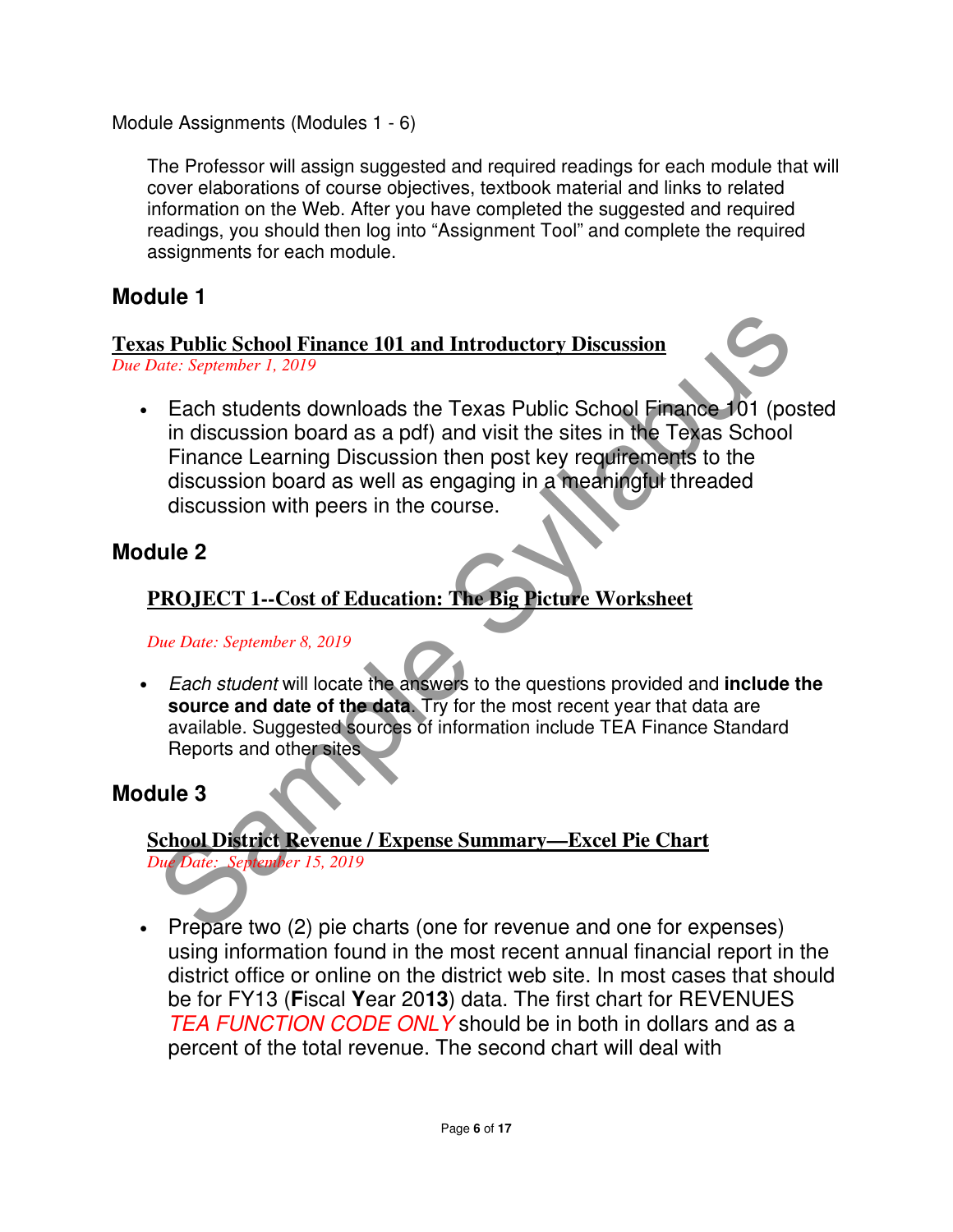EXPENDITURES by TEA FUNCTION CODE ONLY both in dollars and as a percent of the total expenses.

• Note: If you have not worked with Excel Spreadsheet and charts you will find many helpful HOW TO videos on Youtube. Simply search youtube for Excel charts and graphs or search google for the same.

### **Module 4**

#### **Activity Funding Flow Chart Project**

Due Date: September 22, 2019

The Constrainer Control of the Constrainer Constrainer Constrainer Constrainer Constrainer Constrainer Syllabus Syllabus Syllabus Syllabus Syllabus Syllabus Syllabus Syllabus Syllabus Syllabus Syllabus Syllabus Sission sho Each student will develop flow chart/audit trail that will enable you to track revenue and expenses for student activity funds **OR** any other finance transactions completed in a school setting that might help you in your current or future position. Your project submission should include a permission form to conduct a fundraising project, procedures and form for collecting and depositing of revenue, form expediting expenditures, accounting procedure and any other relevant documentation that would assist an auditor or other qualified financial administrator to track all activity funds. THIS IS ONE OF THE MOST RELEVANT ASSIGNMENTS IN THE COURSE—NOT BUSY WORK!

School administrator are terminated and/or reassigned annually as well as charged with criminal offenses due to improper accounting of activity funds. The two most prevalent reasons that school leaders lose their jobs are for ethical breaches involving finance and romance. remember this if nothing else!

### **Module 5**

## **Selected Text or Internet Resource Discussions and Forms Sharing**

Due Throughout the course

• Information and requirements will be posted periodically with ample time for readings and responses. Prompts will be sent via email throughout the course and podcasts will be posted in the discussion area.

## **Module 6**

#### **District Budget Process—flow chart**

#### *Due Date: October 6, 2019*

The purpose of this assignment is to learn about the budgetary process in your district. The objectives of the assignment are for you to:

- 1. Acquire a copy and familiarize yourself with the budget document for your school or district.
- 2. Identify the person(s) / positions(s) involved in making budgetary decisions.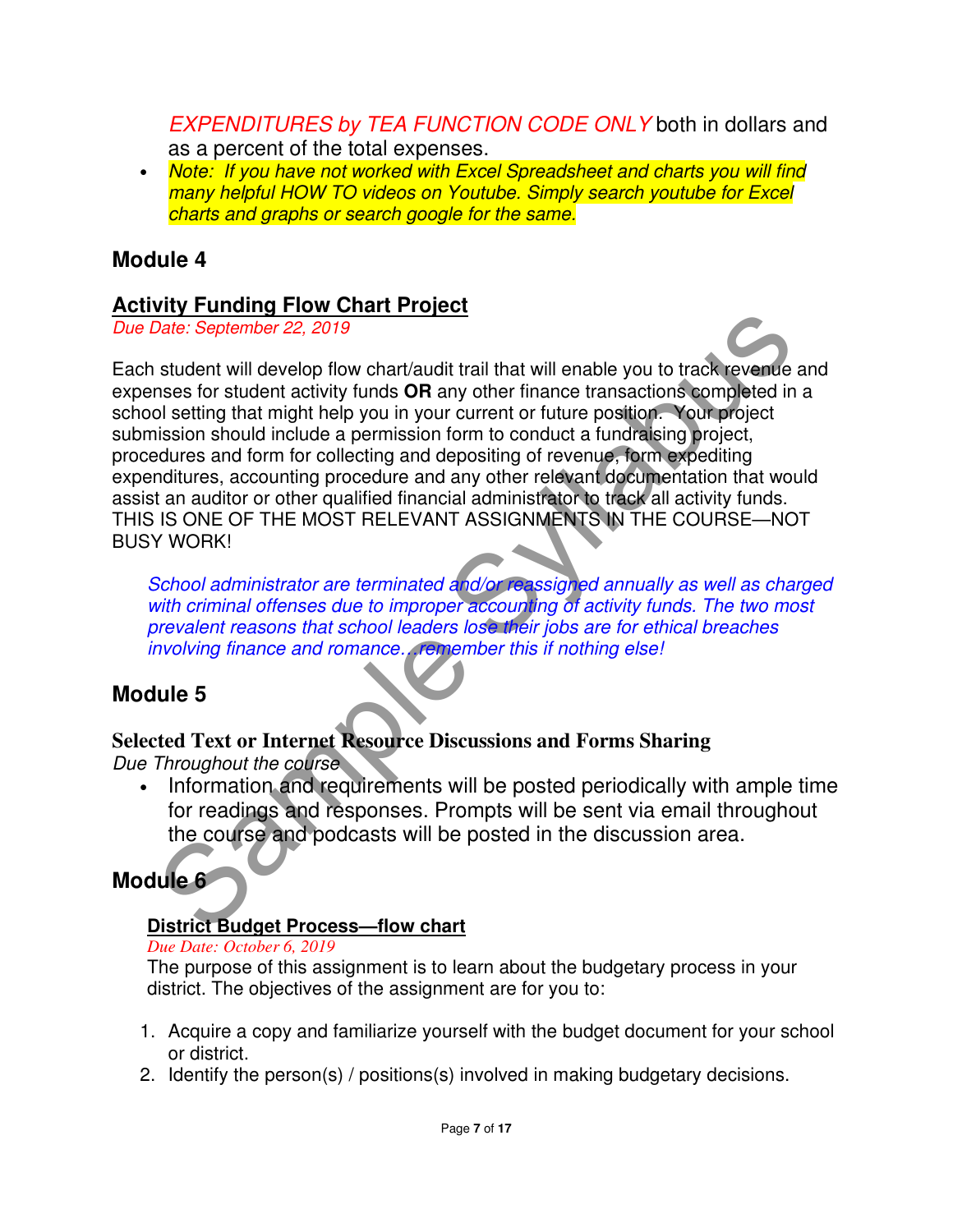- 3. Identify the procedures used in making budgetary decisions.
- 4. Compare budgetary theory as discussed in class with actual budgetary practices in your school.
- 5. Interview the building principal and / or central office staff to obtain the information. Please identify the person you interviewed.

#### **Final Project (Module 7) - Due October 13, 2019 The final project will consist of two components:**

1. the analysis of your district budget done in consultation with your site supervisor, leading to the development of streaming multimedia presentation using one of the instructor recommended free software applications (will be posted in a discussion board).

2. completion of the purchase requisition coding exercise that will be posted in a discussion board format for downloading, completion and posting.

The final project will require meeting and working with your Superintendent or Assistant Superintendent and someone with coding experience in the business office) several times throughout the semester, be sure to plan accordingly.

The following represents the critical due dates for EDLD 6462, School District Finance. I had to find an acceptable time frame for submitting assignments and discussions. Assignments may be submitted and/or posted prior to due dates. If you anticipate being late in submitting assignments or making postings, please notify Dr. Benavides to make arrangements for an extension of time. Of course, there may be circumstances where due dates are extended.

```
a analysis of your district budget done in consultation with your site supervisor,<br>and to the development of streaming multimedia presentation using one of the<br>elector recommended free software applications (will be posted
Module 1 Assignments and Discussion Boards Sunday 11:59 PM – 9/1/2019 
Module 2 Assignments and Discussion Boards Sunday 11:59 PM – 9/8/2019 
Module 3 Assignments and Discussion Boards Sunday 11:59 PM – 9/15/2019 
Module 4 Assignments and Discussion Boards Sunday 11:59 PM – 9/22/2019 
Module 5 Assignments and Discussion Boards Throughout the course as posted. 
Module 6 Assignments and Discussion Boards Sunday 11:59 PM - 10/6/2019 
Module 7 Final Project 11:59 PM - 10/13/2019
```
At this time, these are the recommended due dates. If as a class we discover that more time may be needed for submitting responses to certain Module activities, we will mutually agree upon calendar revisions. Unless otherwise noted, all assignments will be due as noted above.

## **Internships**

Each superintendent certification course has field experiences built into the assignments. Please have your superintendent complete the Immediate Supervisors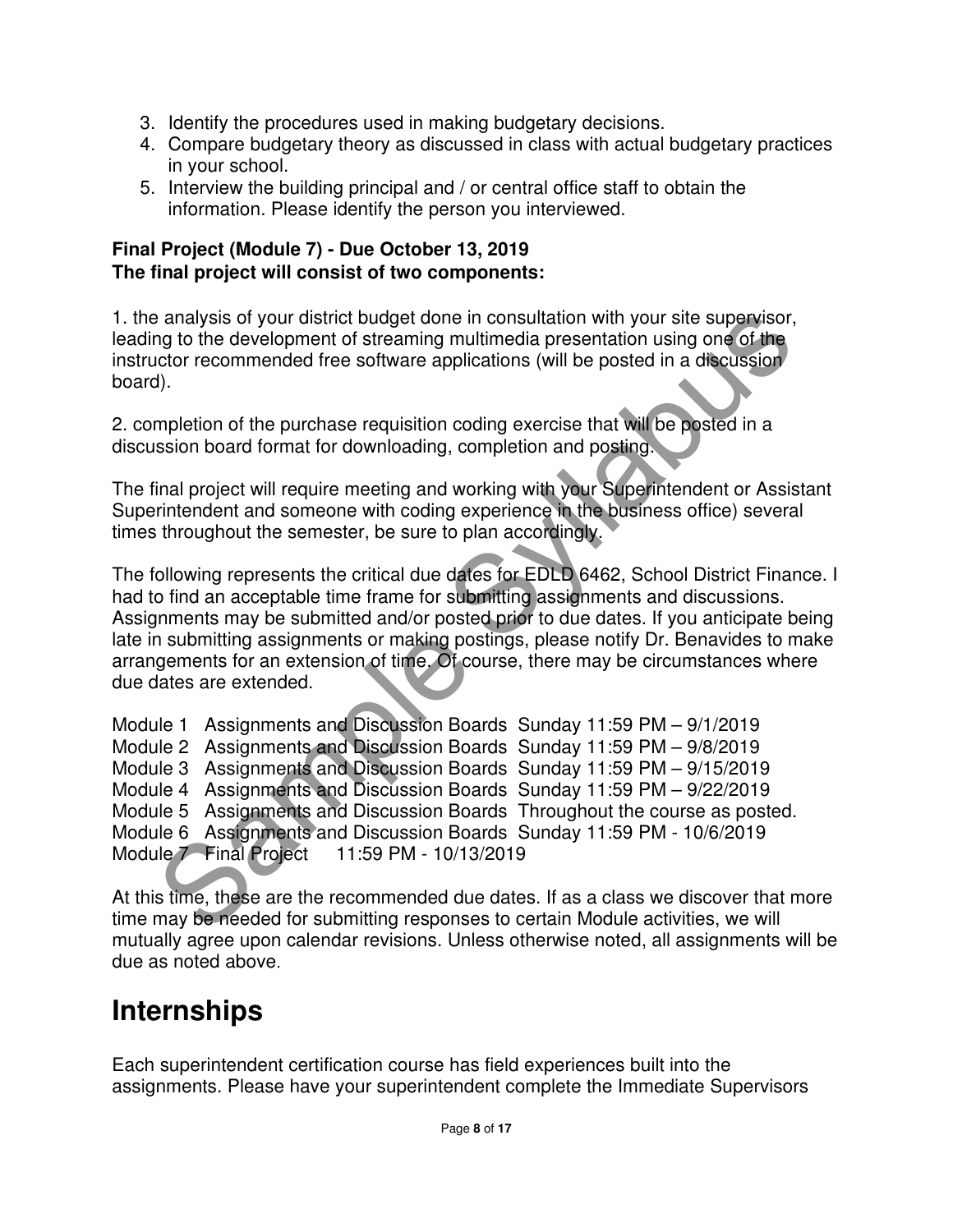Acceptance Form (you will need Adobe Reader) and either scan and email or fax to Dr. Jessica Garrett at UTPB.

The University of Texas Permian Basin Attention: Dr. Jessica Garrett

Garrett\_j@utpb.edu

#### **OR**

Fax: 432.552.2125

One copy of this form is required to be on file for the program. There is no need to duplicate this form unless you change districts or get a new superintendent.

## **Grading:**

| Item                       | Points |
|----------------------------|--------|
| Assignments (11 @ 25 each) | 275    |
| Discussions (5 @ 10 each)  | 50     |
| PIP                        | 100    |
| <b>Total Points:</b>       | 425    |
|                            |        |

### **Grading Scale:**

| 432.552.2125                                                                                                                                                |            |                           |                            |  |        |  |
|-------------------------------------------------------------------------------------------------------------------------------------------------------------|------------|---------------------------|----------------------------|--|--------|--|
| copy of this form is required to be on file for the program. There is no need to<br>cate this form unless you change districts or get a new superintendent. |            |                           |                            |  |        |  |
| ading:                                                                                                                                                      |            |                           |                            |  |        |  |
|                                                                                                                                                             | Item       |                           |                            |  | Points |  |
|                                                                                                                                                             |            |                           | Assignments (11 @ 25 each) |  | 275    |  |
|                                                                                                                                                             |            | Discussions (5 @ 10 each) |                            |  | 50     |  |
|                                                                                                                                                             | <b>PIP</b> |                           |                            |  | 100    |  |
|                                                                                                                                                             |            | <b>Total Points:</b>      |                            |  | 425    |  |
| ding Scale:                                                                                                                                                 |            |                           |                            |  |        |  |
|                                                                                                                                                             |            | Range                     | Letter Grade               |  |        |  |
|                                                                                                                                                             |            | 391 - 425                 | A                          |  |        |  |
|                                                                                                                                                             |            | 353 - 390                 | B                          |  |        |  |
|                                                                                                                                                             |            | $319 - 352$               | C                          |  |        |  |
|                                                                                                                                                             |            | $0 - 318$                 | F                          |  |        |  |

\*Unless otherwise stated, all materials, activities, and assessments are required and are not optional.

### **Communication, Grading & Feedback:**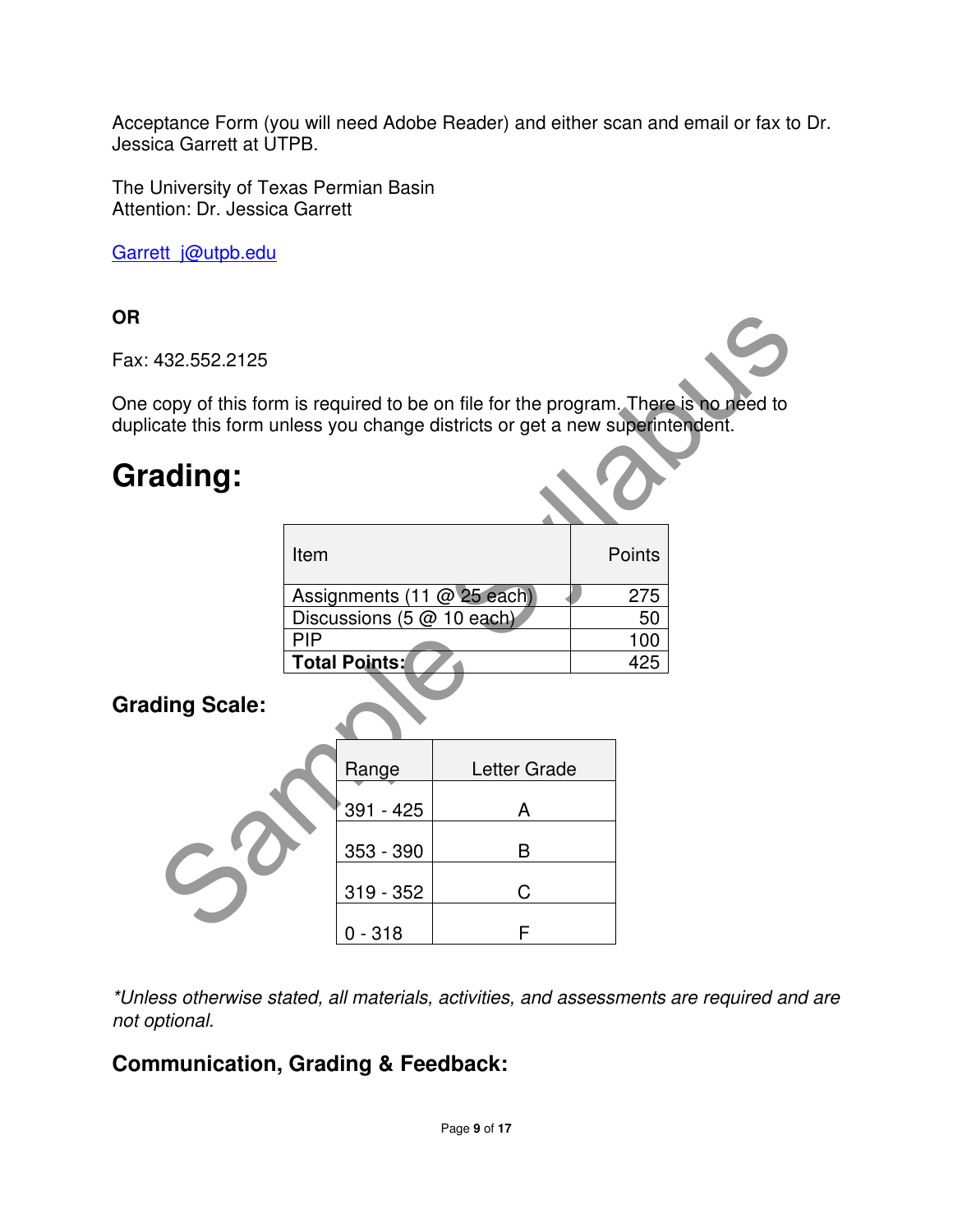The professor will respond to all email inquiries within 48 hours. Be sure to use the email tab on the course homepage. The professor will check the discussion board at least twice a week. In addition to posting any important information on the announcements page, the professor will also email the information to the students. In case of emergencies you may contact the UTPB School of Education at 432.552.2120. This syllabus is subject to change, please check back periodically.

### **Time Management:**

It is important to develop a Time Management Plan to be successful.

## **Policies**

### **Discussion Board**

Discussion Board is primarily for discussing course related topics and issues. Best practices are:

- Read all message postings in online discussion.
- Respond to the question directly
- Reply to minimum of two other student posts.
- Use a person's name in the body of your message when you reply to their message.
- Avoid postings that are limited to 'I agree' or 'great idea', etc.
- Ensure responses to questions are meaningful, reflective.
- Support statements with concepts from course readings, refer to personal experience, examples.
- Follow **Rules of Behavior (below).**

### **Rules of Behavior**

mportant to develop a Time Management Plan to be successful.<br> **icies**<br> **icies**<br> **icies**<br> **all message positings in online discussion.**<br> **Packing Syllabus Syllabuse Syllabuse Syllabuse are:**<br> **Read all message positings in** Discussion areas are public to every student in this class (including your instructor) who will see what you write. Please pay attention to the language you use and adhere to the following guidelines:

- Do not post anything too personal.
- Do not use language that is inappropriate for a classroom setting or prejudicial in regard to gender, race, or ethnicity.
- Do not use all caps in the message box unless you are emphasizing (it is considered shouting).
- Be courteous and respectful to other people on the list
- Do not overuse acronyms like you would use in text messaging. Some of the list participants may not be familiar with acronyms.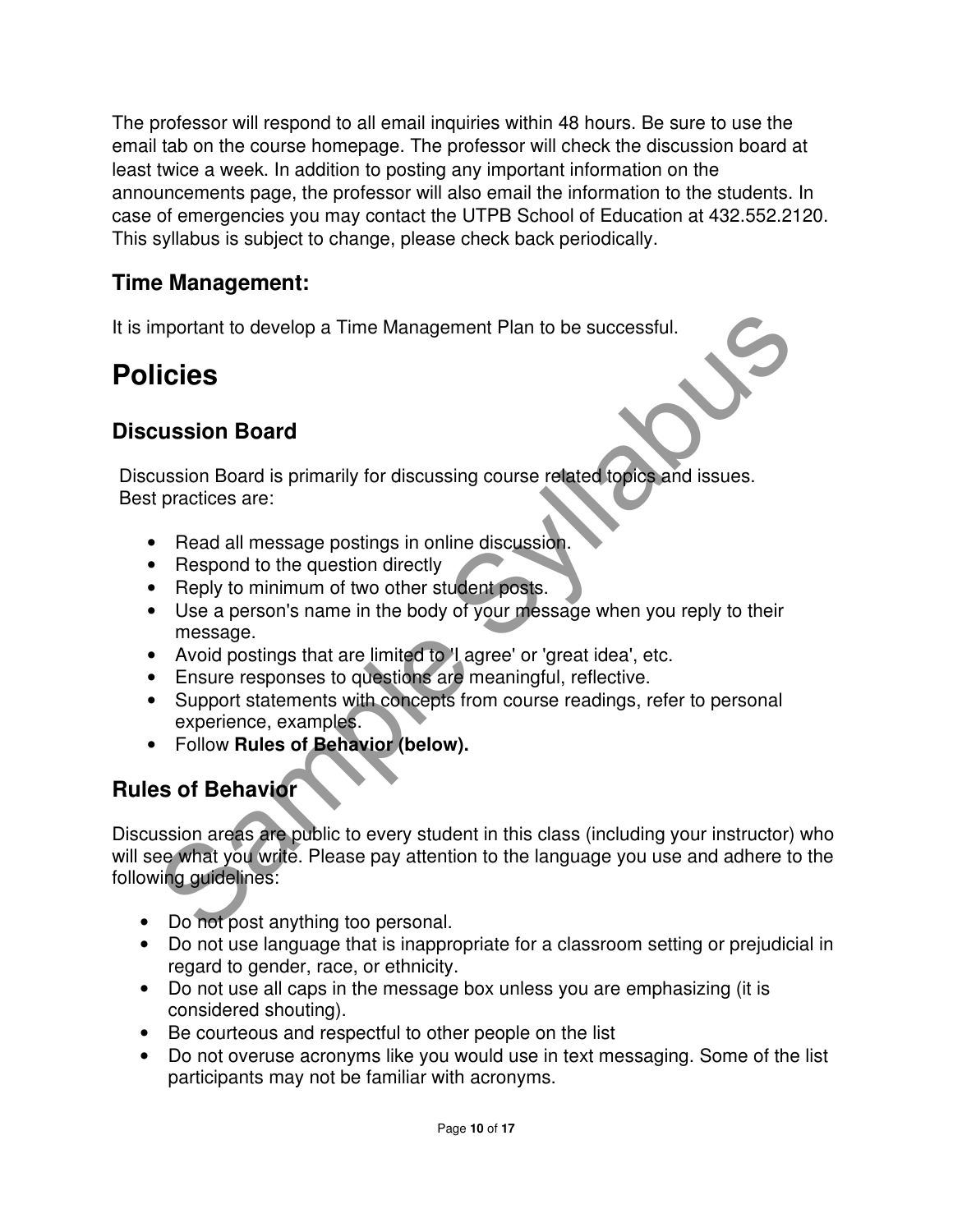- Use line breaks and paragraphs in long responses.
- Write your full name at the end of the posting.
- Be careful with sarcasm and subtle humor; one person's joke is another person's insult.

### **Make-Up/Late Submission Policy**

Students are expected to attend class and have completed assignments prior to the start of class. Missing more than one class may result in a **reduction of the student's grade** by one letter. Students **must** participate in class discussions in such a manner that their preparation is evident. Students are encouraged to ask questions which the professor will generally answer at the time they are asked.

### **Academic Dishonesty/Plagiarism/Cheating**

The academic community regards academic dishonesty as an extremely serious matter, with serious consequences. Any effort to gain an advantage not given to all students is dishonest whether or not the effort is successful. Any suspicion of academic dishonesty will be reported and investigated. A student who engages in scholastic dishonesty that includes, but is not limited to cheating, plagiarism, and collusion will receive an "F" for the course.

All persons involved in academic dishonesty will be disciplined in accordance with University regulations and procedures. For complete information on UTPB student conduct and discipline procedures consult the University's Handbook: Scholastic Dishonesty.

**e** by one letter. Students **must** participate in class discussions in such a manner here preparation is evident. Students are encouraged to ask questions which the sear will generally answer at the time they are asked.<br> **Academic dishonesty** includes, but is not limited to cheating, plagiarism, collusion, falsifying academic records, misrepresenting facts, the submission for credit of any work or materials that are attributable in whole or in part to another person, taking an examination for another person, any act designed to give unfair advantage to a student such as, but not limited to, submission of essentially the same written assignment for two courses without the prior permission of the instructor, or the attempt to commit such acts.

**Plagiarism** includes, but is not limited to the appropriation of, buying, receiving as a gift, or obtaining by any means material that is attributable in whole or in part to another source, including words, ideas, illustrations, structure, computer code, other expression and media, and presenting that material as one's own academic work being offered for credit.

## **Attendance and Class Participation**

Regular and active participation is an essential, unmistakably important aspect of this online course. Students will log on a minimum of three times every seven days. All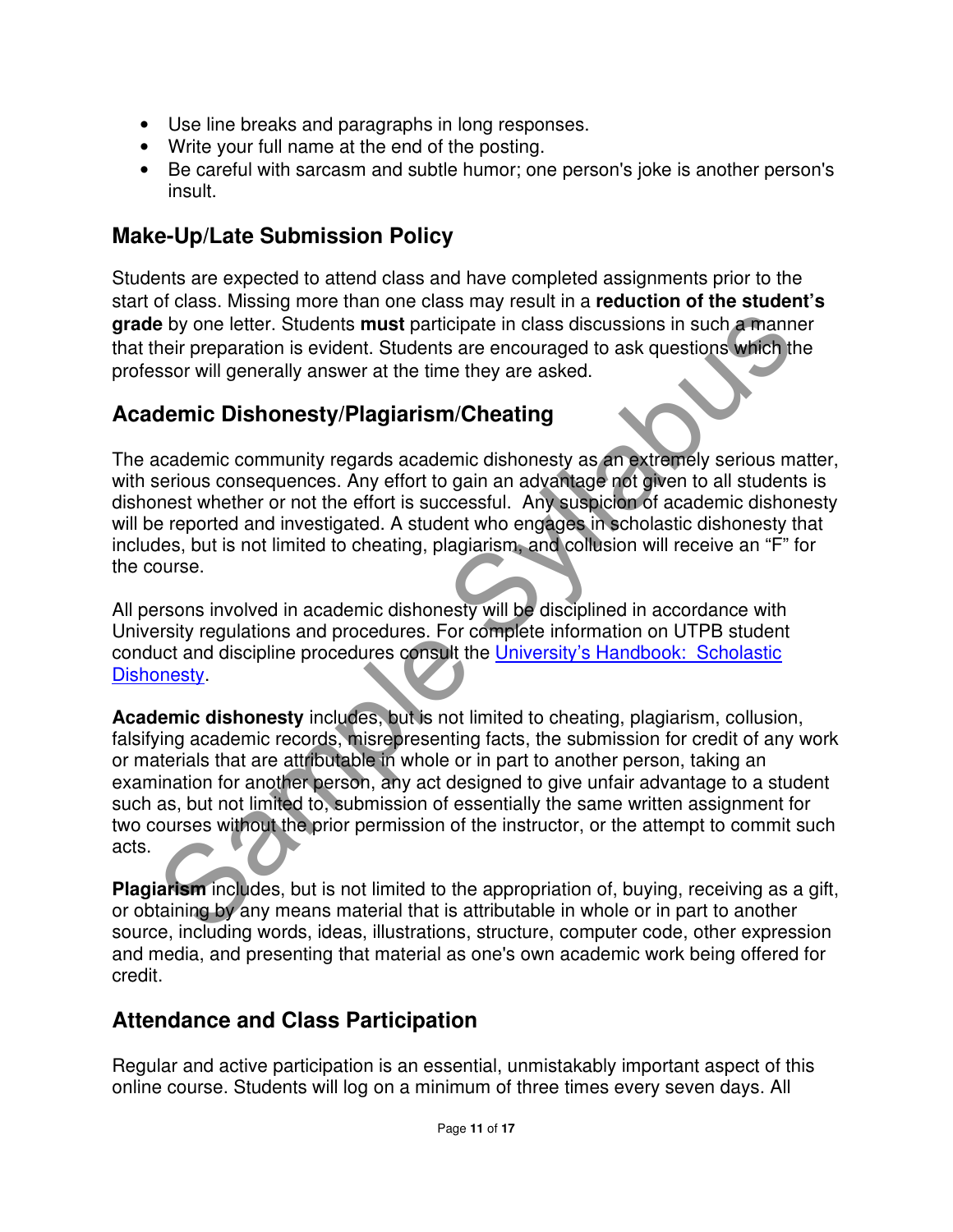students are expected to do the work assigned, notify the instructor when emergencies arise.

## **Tracking**

The learning management systems have a tracking features. Statistics are collected that quantifies how often and when students are active in the course and provides information if the student has accessed different pages of the course.

### **Absenteeism**

All the course activities have set dates to be completed and submitted. After the due dates the activities will not be available for the students. Not logging into an online course is considered absenteeism. Contact instructor immediately in case of emergency medical situation.

### **Course Incomplete/Withdrawal/Grade Appeal**

All students are required to complete the course within the semester they are signed up. Incomplete grades for the course are rarely given, will only be granted if the student provides a valid, documented excuse for not being able to complete the course on time, and has contacted the instructor prior to the scheduled last class to request an extension. The student signs a contract that includes the incomplete course activities and the new due dates.

Find information and dates regarding drops and withdrawals consult the University Handbook: Drops and Withdrawals and Appeal Process.

## **Accommodation for Students with Disabilities**

enteeism<br>
e course activities have set dates to be completed and submitted. After the due<br>
the activities will not be available for the students. Not logging into an online<br>
the activities will not be available for the stu **Students with Disabilities:** The University of Texas of the Permian Basin in compliance with the Americans with Disabilities Act and Section 504 of the Rehabilitation Act provides "reasonable accommodations" to students with disabilities. Any student with a disability who is requesting an accommodation for this course must provide the instructor with official documentation in the form of a letter from the ADA Officer for Students. Only those students who have officially documented a need for an accommodation will have their request honored.

**ADA Officer for Students:** Mr. Paul Leverington **Address:** Mesa Building 4243 **Voice Telephone:** 432-552-3702 **Email:** Leverington\_P@utpb.edu

For the accessibility and privacy statements of external tools used within courses, go to **Accessibility and Privacy Statements.**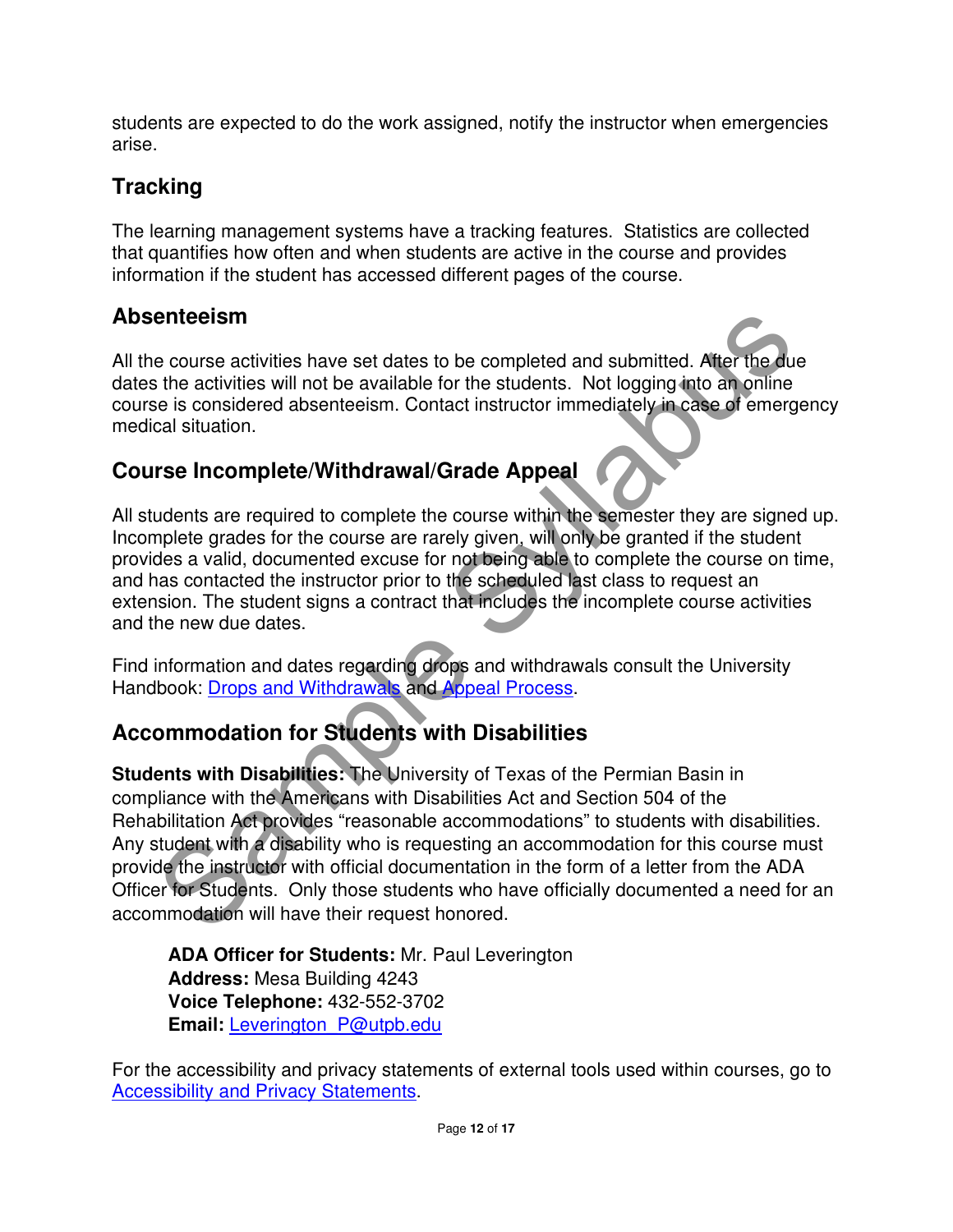## **Computer Skills, Technical & Software Requirements**

The student should be sufficiently comfortable in an online environment to handle basic web navigation and to upload and download assignments.

Students can use cloud version of Word, PowerPoint and other Microsoft products through use of their UTPB Outlook 365 and UTPB email address. For more information refer to UTPB Office 365 Page.

### **Computer Technical Requirements**

See Technical Requirements.

#### **Online Student Authentication**



**Solution:** Technical Requirements<br>
Technical Requirements.<br>
Technical Requirements.<br>
Technical Requirements.<br>
The Student of Texas of the Permian Basin (UTPB) maintains policies and<br>
the identification in the causal state The University of Texas of the Permian Basin (UTPB) maintains policies and procedures to ensure that each student who registers for a distance or correspondence course is the same student who participates in, completes, and receives credit for the course. UTPB's Distance Education Policy requires faculty members to authenticate student identity by employing at least two methods of verification. To access online courses students must login to the Canvas learning management system to establish their identity by using their unique personal identifying username login and a secure password. UTPB's Distance Education Policy allows faculty multiple options (Proctored Examinations, Field/Clinical Experiences, Synchronous/asynchronous video activities, other technologies and practices that are effective in verifying student identification) for satisfying the second method of validating student identity. This course satisfies the second method of student verification by requiring a clear the following (non-graded but mandatory):

1) A clear image of yourself

- a) In color
- b) Well lit, and no shadows on your face or your ID that can obscure your **image**
- c) Must be taken on the day you submit the photo to reflect your current appearance
- d) Taken in full-face view directly facing the camera
- e) With a neutral facial expression and both eyes open

2) Then a picture of your ID (can be a UTPB ID or government issued ID) with only your name and picture showing (Picture ID card in which the ID number has been covered (tape over any numbers).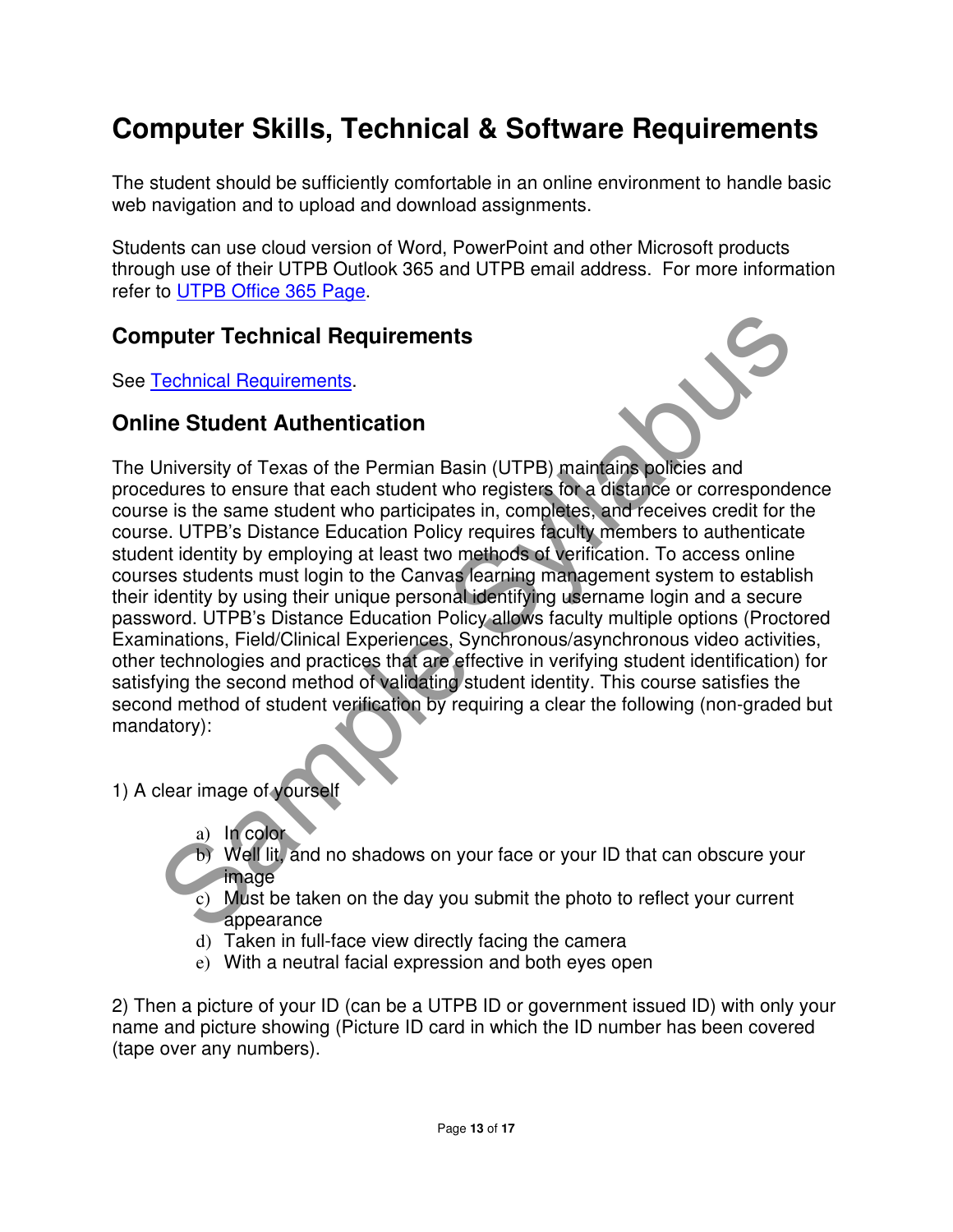I just need to see you, then the image of you on the card with your name.

Make sure to attach both image files in either JPEG or PNG format to the assignment BEFORE you submit it.

## **Preparation for Emergencies**

## **Computer Crash**

Not having a working computer or a crashed computer during the semester will NOT be considered as an acceptable reason for not completing course activities at a scheduled time. NOTE: Identify a second computer before the semester begins, that you can use when/if your personal computer crashes.

## **Complete Loss of Contact**

If you lose contact with course connectivity completely (i.e. you cannot contact me via Canvas or email), you need to call instructor, and leave message regarding connectivity loss and contact information.

## **Lost/Corrupt/Missing Files**

You must keep/save a copy of every project/assignment on an external drive, UTPB Outlook 365 OneDrive, or personal computer. In the event of any kind of failure (e.g. virus infection, student's own computer crashes, loss of files in cyberspace, etc.) or any contradictions/problems, you may be required to resubmit the files.

## **End-of-Course Evaluation & Instructor Evaluation**

aving a working computer or a crashed computer during the semester will NOT<br>idered as an acceptable reason for not completing course activities at a schedula<br>NOTE: Identify a second computer before the semester begins, tha Every student is encouraged to complete an end-of-course evaluation/survey provided by UTPB. During the last few weeks of class, you will receive an announcement through email notifying you that the Course/Instructor Survey is available. You may follow the link in the email to complete the survey using the same credentials to access your courses here. When entering the emailed Survey link you will see a list of surveys for you to complete. Another way to find End-of-Course Evaluations is through you my.utpb.edu account > My Surveys & Evaluations are on the first page after you login.

The survey is anonymous and your responses are confidential. Your feedback is critical to us and to your instructor as we strive to improve our offerings, and our support of you, the students.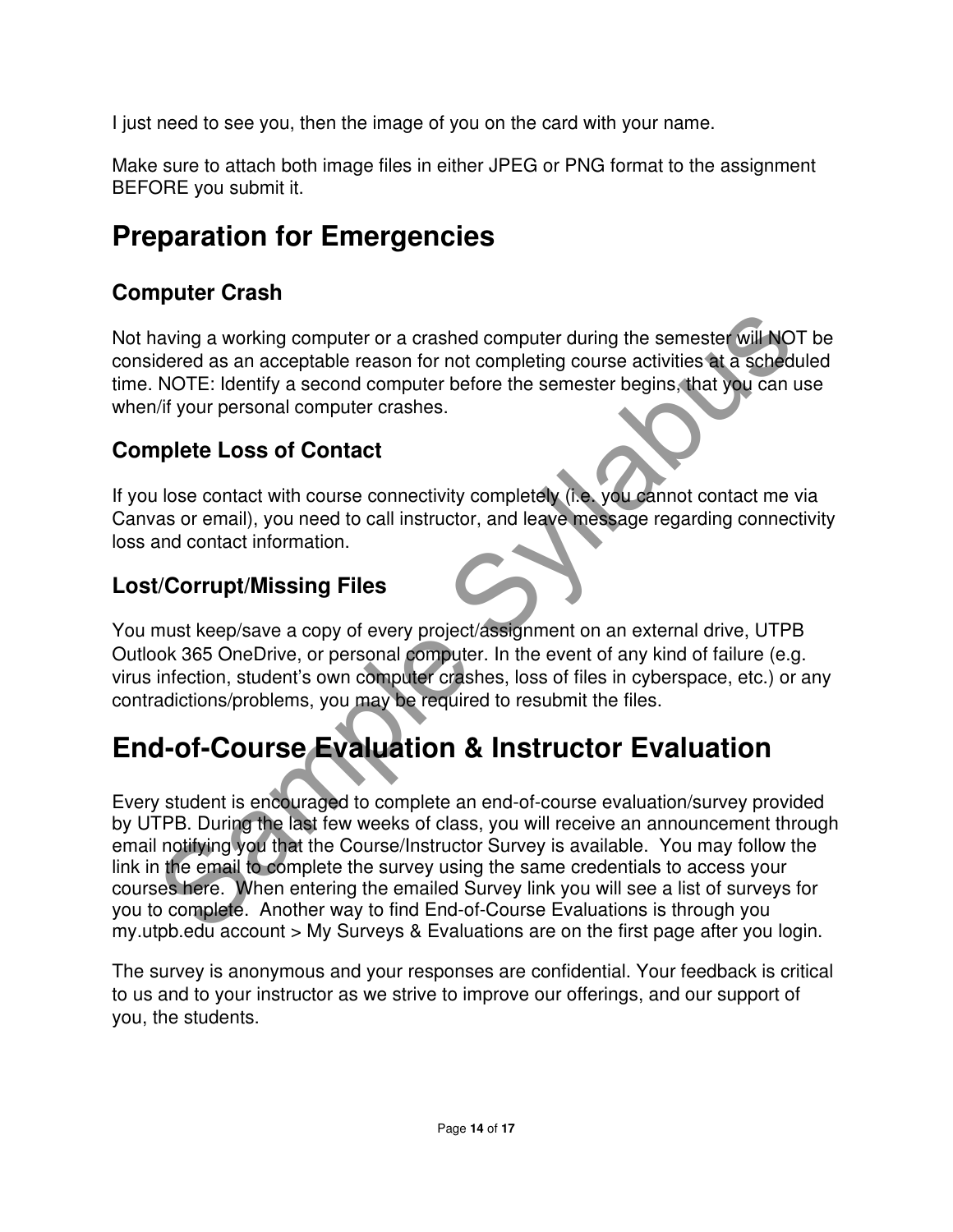## **Student Support Services**

| <b>SERVICE</b>                                     | <b>CONTACT</b>                                                                                                                                                                                                  |
|----------------------------------------------------|-----------------------------------------------------------------------------------------------------------------------------------------------------------------------------------------------------------------|
| <b>ADA</b><br>Accommodation/Support                | <b>Testing Services &amp; Academic Accommodations</b><br><b>Department</b><br>(432) 552-2630                                                                                                                    |
| Advising                                           | <b>UTPB E-Advisor</b><br>(432) 552-2661<br><b>UTPB Academic Advising Center</b>                                                                                                                                 |
| <b>Bookstore</b>                                   | <b>UTPB Campus Bookstore</b><br>(432) 552-0220                                                                                                                                                                  |
| Email, Outlook 365,<br>my.utpb.edu                 | <b>Information Resources Division (IRD)</b>                                                                                                                                                                     |
| Financial Aid and<br>Scholarship                   | <b>UTPB Financial Aid</b><br>(432) 552-2620                                                                                                                                                                     |
| Library                                            | The J. Conrad Dunagan Library Online at<br>(432) 552-2370                                                                                                                                                       |
| Registrar                                          | <b>UTPB Registrar</b><br>(432) 552-2635                                                                                                                                                                         |
| <b>Student Services</b>                            | <b>Dean of Students</b><br>(432) 552-2600                                                                                                                                                                       |
| <b>Technical Support</b>                           | Canvas<br>1-866-437-0867                                                                                                                                                                                        |
| <b>Tutoring &amp; Learning</b><br><b>Resources</b> | If you are taking courses through UTPB the following links<br>provide services: Smarthinking Online Tutoring (provides<br>tutoring services), SmarterMeasure (measures learner<br>readiness for online course). |

## **Disclaimer & Rights**

Information contained in this syllabus was to the best knowledge of the instructor considered correct and complete when distributed for use in the beginning of the semester. However, the instructor reserves the right, acting within the policies and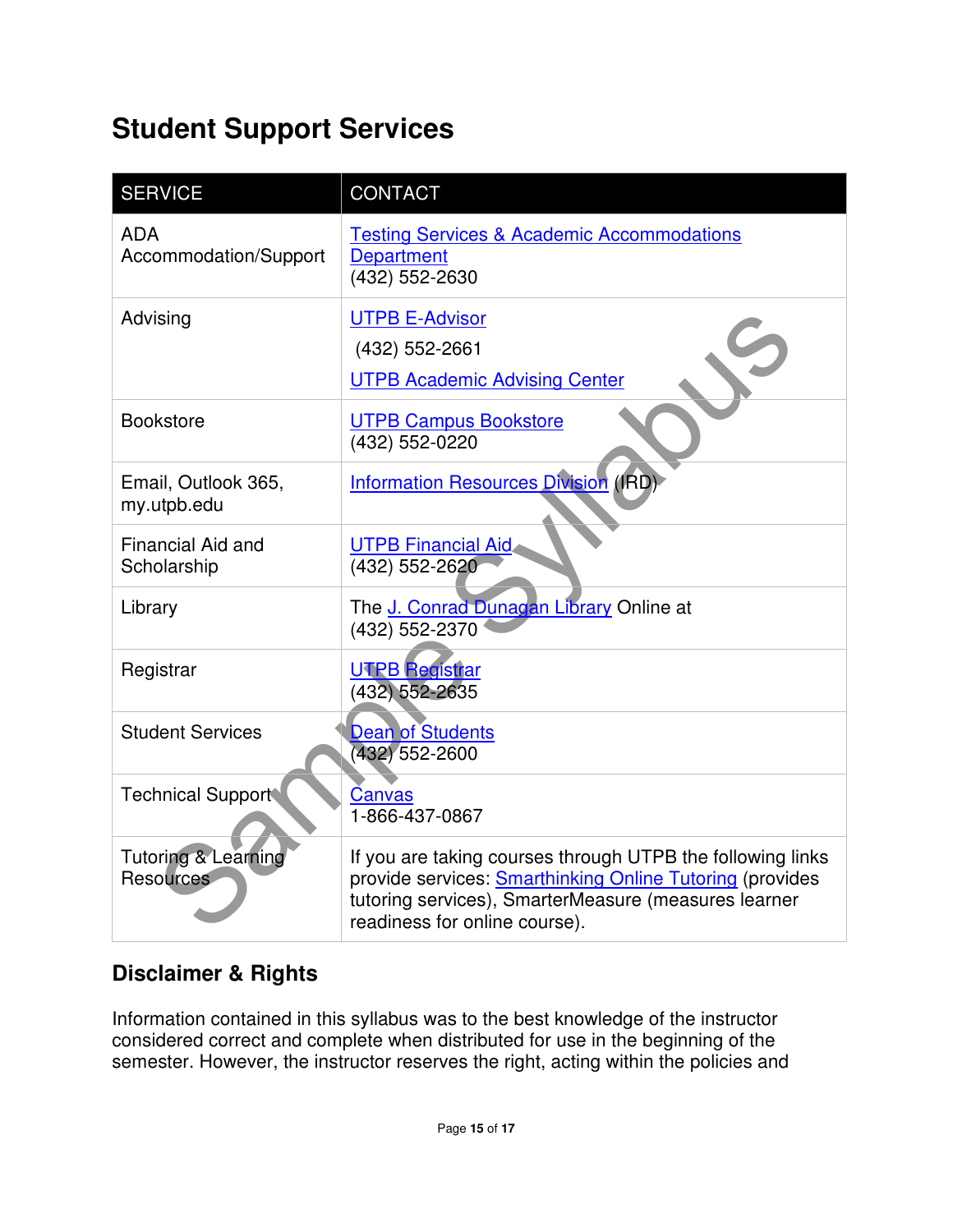procedures of UTPB to make changes in the course content or instructional techniques without notice or obligation. The students will be informed about the changes, if any.

## **Copyright Statement**

Many of the materials that are posted within UTPB courses are protected by copyright law. These materials are only for the use of students enrolled in the course and only for the purpose of the course. They may not be further retained or disseminated.

## **Schedule**

### **Class Calendar**

### **Fall A 2019**



The following represents the critical due dates for EDLD 6462, School District Finance. **Assignments may be submitted and/or posted prior to due dates. If you anticipate being late in submitting assignments or making postings, please notify Dr. Benavides to make arrangements for an extension of time.** Of course, there may be circumstances where due dates are extended.

| <b>nedule</b>                                                                                                                                                                                                                                                                                                                                                     |                                          |                          |  |  |  |
|-------------------------------------------------------------------------------------------------------------------------------------------------------------------------------------------------------------------------------------------------------------------------------------------------------------------------------------------------------------------|------------------------------------------|--------------------------|--|--|--|
| <b>is Calendar</b>                                                                                                                                                                                                                                                                                                                                                |                                          |                          |  |  |  |
| A 2019                                                                                                                                                                                                                                                                                                                                                            |                                          |                          |  |  |  |
| ollowing represents the critical due dates for EDLD 6462, School District<br>nce. Assignments may be submitted and/or posted prior to due dates. If yo<br>ipate being late in submitting assignments or making postings, please not<br>enavides to make arrangements for an extension of time. Of course, there<br>be circumstances where due dates are extended. |                                          |                          |  |  |  |
| <b>Module</b>                                                                                                                                                                                                                                                                                                                                                     | <b>Topic</b>                             | <b>Date</b>              |  |  |  |
| Module 1                                                                                                                                                                                                                                                                                                                                                          | <b>Assignments and Discussion Boards</b> | 9/1/2019                 |  |  |  |
| Module 2                                                                                                                                                                                                                                                                                                                                                          | <b>Assignments and Discussion Boards</b> | 9/8/2019                 |  |  |  |
| Module 3                                                                                                                                                                                                                                                                                                                                                          | <b>Assignments and Discussion Boards</b> | 9/15/2019                |  |  |  |
| Module 4                                                                                                                                                                                                                                                                                                                                                          | Assignments and Discussion Boards        | 9/22/2019                |  |  |  |
| Module 5                                                                                                                                                                                                                                                                                                                                                          | Assignments and Discussion Boards        | Throughout the<br>Course |  |  |  |
| Module 6                                                                                                                                                                                                                                                                                                                                                          | Assignments and Discussion Boards        | 10/6/2019                |  |  |  |